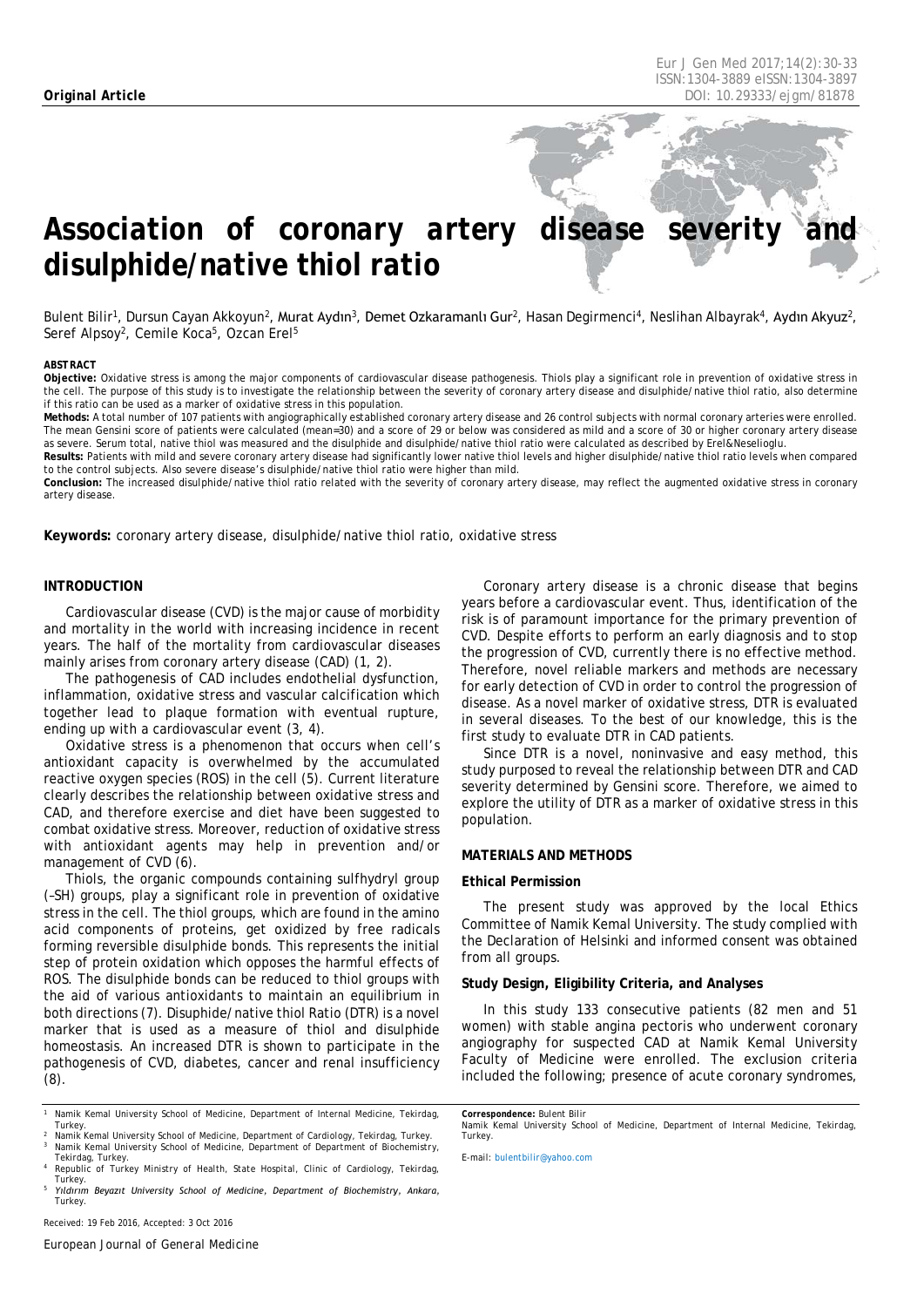

**Figure 1:** *Inter-group comparisons of DTR, disulphide and native thiol measurements*

pregnancy, hypertension, type 1 or type 2 diabetes mellitus, malignancy, systemic diseases, acute or chronic inflammation. Located in patients group and healthy controls serum fasting glucose, cholesterol measuring the levels, created the standard form was recorded. This form of arterial blood pressure, demographic data from patients and pharmacological agents used were added. Data of these patients were collected*.* 

Three interventional cardiologists blinded to the clinical data of the patients, calculated the Gensini scores which is used as a measure of severity of the CAD. There was no inconsistency between the interventional cardiologists who evaluated the Gensini score. The subjects were categorized into three groups; patients with severe CAD (Gensini score  $\geq$  30), patients with mild CAD (Gensini score <30) and control group (9).

The blood samples, which were collected into ethylene diamine tetra acetic acid (EDTA) treated tubes prior to coronary angiography, were centrifuged at 1500 g for 10 minutes and were stored at – 800 C.

## **Biochemical Measurements**

Uric acid, creatinine, fasting blood glucose (FBG), total cholesterol, high density lipoprotein cholesterol (HDL-C), triglycerides concentrations were measured by using the commercial kits in the Cobas e6000- E501 instrument (Roche Diagnostics, Japan), and low-density lipoprotein cholesterol (LDL-C) values were calculated using the Friedewald formula ([LDL-C] = [Total C] – [HDL-C] –[triglycerides/5]) (10).

Thiol parameters were measured by the method described earlier by Erel&Neselioglu. The analyser used was Roche, Cobas 501, Mannheim, Germany (200). Native thiol (-SH) and total thiol (-SH+ -S-S-) were measured directly. The Serum disulphide content was calculated by the formula: (Serum total thiol-Serum native thiol)/2. The ratios of disulphide/native thiol (DTR) and disulphide/total thiol were calculated (8).

#### **Statistical Analysis**

Statistical analysis of the data was carried out by SPSS 17.0 software for Windows. The continuous variables were expressed in mean±standard deviation or median (minimum-maximum) values, the categorical variables were expressed as percentage.

Homogeneity of the groups data were analyzed by Shapiro Wilk test and two by two comparisons were made with Student t test in normally distributed variables and with Mann Whitney U test in variables without normal distribution. The correlation

**Table 2:** *Laboratory findings of the study patients*

analysis was made by Pearson test. *P* value <0.05 was considered statistically significant.

# **RESULTS**

A total number of 107 patients with angiographically established CAD and 26 control subjects with normal coronary arteries were enrolled in this study (n=133).

The mean age of severe CAD patients was 58.3±12.21 and mild CAD was 61.3.±10.4 while the mean age of control group was 58.3±12.21 (Table 1).

**Table 1:** *Baseline clinical and biochemical characteristics of the study population, and univariate analyses*

| . .         |         |                  |                  |                   |  |  |  |  |  |
|-------------|---------|------------------|------------------|-------------------|--|--|--|--|--|
|             |         | Control:         | Mild CAD:        | Severe CAD:       |  |  |  |  |  |
|             |         | $n = 26$         | $n = 54$         | $n = 5.3$         |  |  |  |  |  |
| Age         | (Year)  | $58.3 \pm 12.21$ | $61.3 \pm 10.4$  | 58.3+12.21        |  |  |  |  |  |
| Male/Female | %       | 73.07 / 26.92    | 75.9 / 24.07     | 77.35 / 22.64     |  |  |  |  |  |
| <b>SBP</b>  | (mm-Hg) | $117.7 + 9.61$   | 121.2+11.81      | $125.5 + 11.34$   |  |  |  |  |  |
| <b>DBP</b>  | (mm-Hg) | $83.0 \pm 3.45$  | $82.6 \pm 6.80$  | $81.7 \pm 5.60$   |  |  |  |  |  |
| <b>FBG</b>  | (mg/dL) | $93.6 + 8.7$     | $95.3 + 7.2$     | $97.7 + 8.1$      |  |  |  |  |  |
| Creatinine  | (mq/dL) | $0.77 + 0.24$    | $0.87 + 0.24$    | $0.95 + 0.25$     |  |  |  |  |  |
| тc          | (mg/dL) | $172 + 26.9$     | $186+29.4$       | $206+21.34$       |  |  |  |  |  |
| TGΩ         | (mq/dL) | 144 (53 - 306)   | 141 (45 - 359)   | 179 (79 - 458)    |  |  |  |  |  |
| <b>HDL</b>  | (mg/dL) | $47.5 \pm 11.1$  | $45.5 + 13.3$    | $45.0 + 14.3$     |  |  |  |  |  |
| LDL         | (mg/dL) | $96.4 \pm 26.4$  | $113.2 \pm 22.9$ | $124.4 \pm 24.15$ |  |  |  |  |  |
| Uric acid   | (mg/L)  | $4.43 \pm 1.41$  | $5.12 + 1.52$    | $8.9 + 1.51$      |  |  |  |  |  |

Latric acid (mg/L) 4.43±1.41 5.12±1.52 8.9±1.51 8.9±1.51 8.9±1.51 8.9±1.51 4.43±1.41 5.12±1.52 8.9±1.51 8.9±1.51<br>Unless otherwise noted, data are presented as mean ± standard deviation, Ω median (min-max);<br>SBP: systolic bl Total cholesterol; TG: Triglycerides; HDL: High density lipoprotein; LDL: Low density lipoprotein, CAD: Coronary artery disease

The mean Gensini score in CAD patients was 30. When the patients with mild CAD was compared to control subjects, the level of native thiol was significantly lower (*p*=0,034) and moreover, the level of disulphide to thiol ratio (DTR) was significantly higher (*p*=0,021). Similarly, when patients with severe CAD was compared to control subjects, the native thiol levels were significantly lower (*p*=0,014), DTR and disulphide levels were significantly higher (*p*=0,001 and *p*=0,031 respectively) (Figure 1).

When the patients with severe CAD were compared to patients with mild CAD, DTR level was significantly higher (*p*=0,038). Although, the native thiol levels were also lower in patients with severe CAD when compared to mild CAD, it was not statistically significant (*p*=0,091) (Table 2).

There was a negative correlation between the native and total thiol levels and uric acid levels in all groups. (*p*=0.014, r= -0.255 and *p*= 0.011, r=-263 respectively).

|                              | Control: n=26 |               |       | Mild CAD: $n=54$ |               | pΩ    | Severe CAD: n=53 |               | pВ    |
|------------------------------|---------------|---------------|-------|------------------|---------------|-------|------------------|---------------|-------|
| Native thiol (umol/l)        | 296.70        | 154.70-459.90 | 0,034 | 268.18           | 141,00-398,50 | 0,014 | 250.85           | 123.50-412.00 | 0,091 |
| Total thiol (umol/l)         | 331.10        | 170.70-508.40 | 0.072 | 304.21           | 201.80-416.70 | 0.060 | 295.16           | 141.20-468.20 | 0.204 |
| Disulphide (umol/l)          | 17.20         | 5.55-33.05    | 0.146 | 19.43            | 3.65-34.40    | 0.031 | 21.90            | 8.85-40.90    | 0.114 |
| <b>DTR (%)</b>               | 5.72          | .49-10.93     | 0,021 | .46              | $.16 - 14.76$ | 0,001 | 8.62             | 3.68-15.05    | 0,038 |
| Disulphide/totalthiol (%)    | 1.95          | $,44-8,44$    | 0,021 | 6.31             | $.16 - 11.40$ | 0.001 | .38              | 3.42-13.79    | 0,031 |
| Native thiol/total thiol (%) | 89.32         | 71.41-97.11   | 0.021 | 86.24            | 58.36-99.68   | 0.001 | 84.57            | 58.37-93.15   | 0.065 |

All results expressed as median, minimum-maximum.

\*Comparison of control and mild coronary artery

Ω Comparison of control and severe coronary artery disease β Comparison of mild and severe coronary artery disease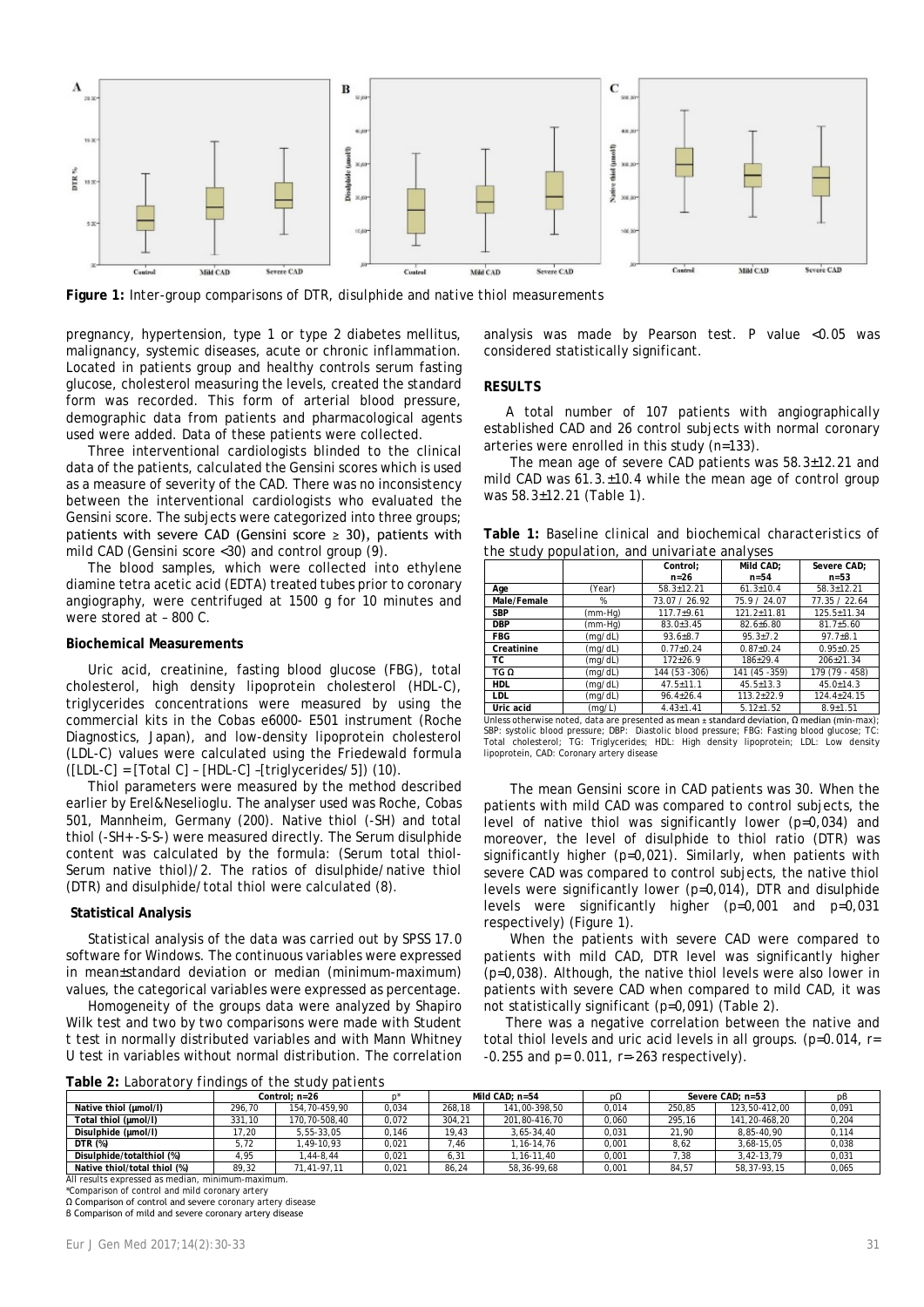# **DISCUSSION**

Reactive oxygen species have deleterious effects on cardiovascular system. They have destructive influence on cell membrane by causing protein and lipid peroxidation. The balance between antioxidant mechanisms and oxidative stress should be ensured to avoid tissue damage. In cardiovascular physiology, intracellular antioxidants like superoxide dismutase (SOD), catalyze, glutathione peroxidase and glutathione reductase or lipolytic and proteolytic enzymes like protease and phospholipase provide protection. Studies in cell culture proved that every insult causing an increase in ROS, results in a decrease in high energy phosphates, reduction in contractile reserve and functional anomalies (11, 12).

Atherosclerotic risk factors like hyperlipidemia, diabetes, hypertension, smoking and aging increase ROS levels in endothelium, vascular smooth muscle and adventitial layers of vasculature. ROS are shown to initiate and aggravate the process of atherogenesis (13). If the antioxidant mechanisms fail, the secretion of proatherogenic and proinflammatory cytokines, oxidation of LDL, proliferation of vascular smooth muscle and endothelial dysfunction are followed by rapid progression of atherosclerotic plaques to overt CAD. A decreased activity of antioxidant enzymes like SOD in human coronary arteries, prove the close relationship between atherosclerosis and oxidative stress. (12-15).

Cellular thiol redox state and reactive oxygen species (ROS) are major mediators of various processes of cell like, apoptosis, growth, differentiation. Enormous oxidative stress or ROS production is related to CVD. The heart is equipped with strong antioxidant systems in the prevention of ROS-induced disorders. Thioredoxin-fold family's proteins are major players of defense against oxidative stress. Thioredoxin and glutaredoxin activities are very important for the progression and severity of several CVD. These proteins are antioxidants, also they regulate apoptotic signaling molecules like apoptosis signal-regulating kinase 1 and Ras or transcription factors like NF-κB (16).

Recent studies have showed that the thiol groups decrease the oxidative damage. Ghibu et al have reported that the alpha lipoic acid containing diet may have a role in primary prevention of cardiovascular diseases (17). In another study, in which CAD patients undergoing coronary bypass grafting, Nacetylcysteine was administered in their pulmonary artery and the value of oxidative stress on reperfusion was decreased also improvement in recovery of cardiac function was proven (18).

Ates et al reported that DTR were higher in masked hypertension patients than in the control group and a positive correlation of diastolic blood pressure and systolic blood

## **REFERENCES**

- 1. WHO, The World Health Report 2002. Reducing Risks, Promoting Healthy Life. Geneva: World Health Organization; 2002.
- 2. Murray CJ, Lopez AD. Global mortality, disability, and the contribution of risk factors: Global Burden of Disease Study. Lancet. 1997;349(9063):1436-42.
- 3. Wu J, Xia S, Kalionis B, Sun T. The Role of Oxidative Stress and Inflammation in Cardiovascular Aging. Biomed Res Int. 2014;(2014):615312.
- 4. Heusch G, Libby P, Gersh B, et al. Cardiovascular remodeling in coronary artery disease and heart failure. Lancet. 2014;383(9932):1933-43.
- 5. Silva JP, Gomes, AC, Coutinho OP. Oxidative DNA damage protection and repair by polyphenolic compounds in PC12 cells. Eur J Pharmacol. 2008; 601(1): 50–60.

pressure was observed with DTR (19). Another study conducted in patients with left ventricular diastolic dysfunction, showed that plasma thiol is an independent predictor for the presence of left ventricular diastolic dysfunction. This shows that thiol groups also play a role in the pathogenesis of diastolic function. Increased thiol levels may provide protection against the evolution to diastolic dysfunction (20).

In a study of 300 patients with acute myocardial infarction, Kundi et al reported that ROS has inhibitory effects on antioxidant mechanisms like CAT, SOD and GSH-Px enzyme systems and thiol group containing biological agents like GSH, Cys, homocysteine NAC and glutamin. They also found lower levels of thiol and disuphide levels and higher DTR levels in patients when compared to control subjects (21).

In another research, Kundi et al was to evaluate the association of native thiol/disulfide ratio (TDR) and coronary atherosclerosis severity as assessed by the Syntax score, in non-ST elevation myocardial infarction patients. TDR was significantly decreased in patients with high Syntax scores (22).

In our study, we found that the native thiol levels were significantly lower while the disulphide and DTR levels were significantly higher in both severe and mild CAD patients when compared to control subjects. This reflects the increased oxidative stress in CAD patients and is in concordance with previous studies addressing oxidative stress in CAD. We have also shown that, with increasing severity of CAD, the DTR increases. We believe that not native/total thiol or disulphide but DTR is an accurate measure of oxidative stress in CAD.

The medical treatment of oxidative stress may slow the progression of cardiovascular diseases down. The oxidative markers like SOD, MDA, GSH-Px and CAT cannot be used in routine practice due to lack of standardization. The method we used in this study is a novel standardized and practical way of determining the oxidative stress in clinical practice. This useful, standardized and a novel method may help in the management of CVD.

# **LIMITATIONS**

There are some limitations in the present study. First of all this was a cross sectional study and sample size is limited. Second, coronary angiography could detect only major lesions in the coronary arteria because it is a visually method. Prospective designed with larger sample size studies are needed to verify our findings.

## **CONFLICT OF INTEREST**

The authors declare no conflict of interest.

- 6. Lee S, Park Y, Zuidema M.Y, Hannink M, Zhang C. Effects of interventions on oxidative stress and inflammation of cardiovascular diseases. World J Cardiol. 2011;3(1):18– 24.
- 7. Dean RT, Fu S, Stocker R, Davies MJ. Biochemistry and pathology of radical-mediated protein oxidation. Biochem J. 1997;324(1):1-18.
- 8. Erel O, Neselioglu S. A novel and automated assay for thiol/disulphide homeostasis. Clin Biochem. 2014;47(18):326 -32.
- 9. Gensini GG. A more meaningful scoring system for determining the severity of coronary heart disease. Am J Cardiol. 1983;51(3):606.
- 10. Friedewald WT, Levy RI, Fredrickson DS. Estimation of the concentration of low-density lipoprotein cholesterol in plasma, without use of the preparative ultracentrifuge. Clin Chem. 1972;18(6):499-502.